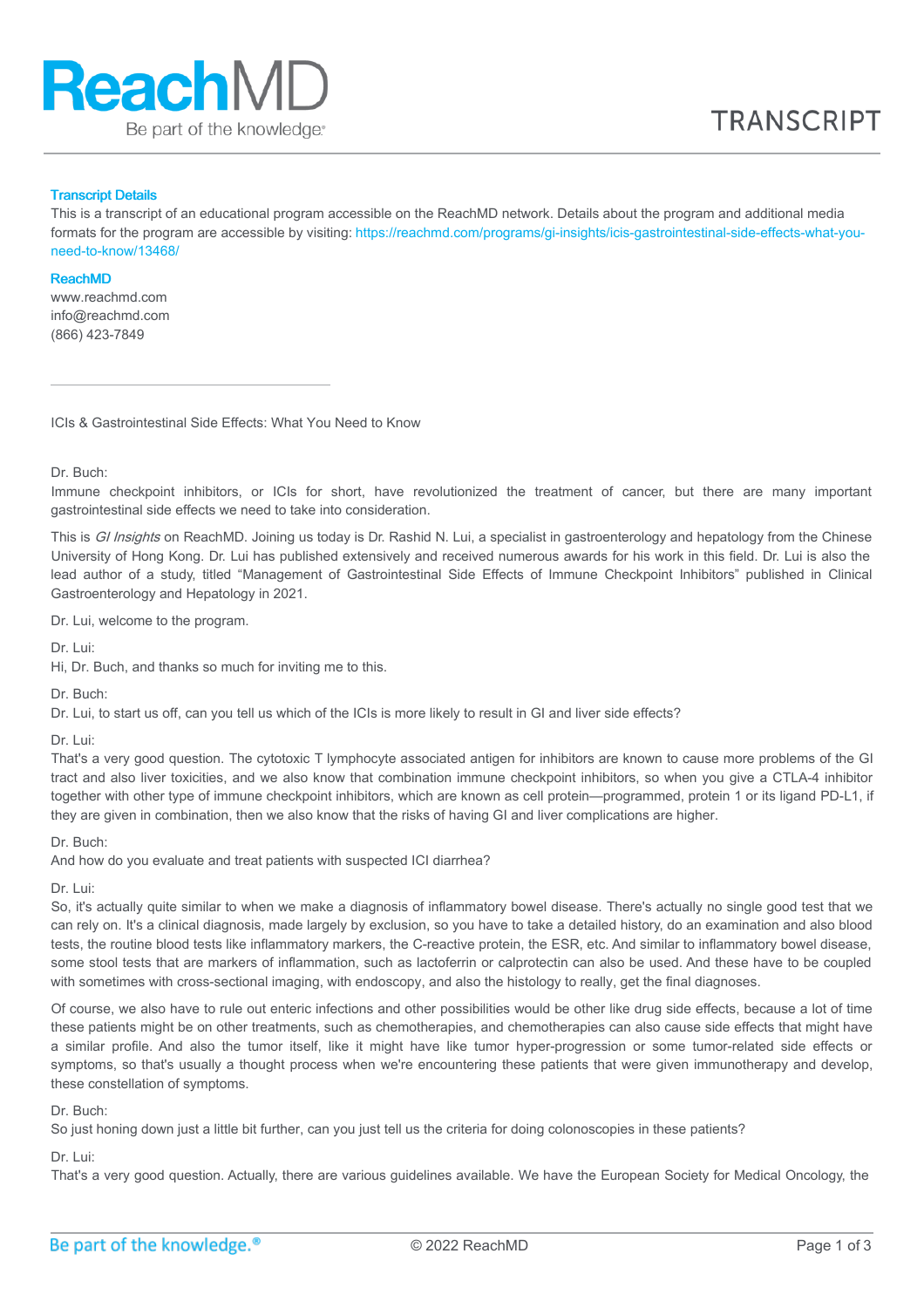ESMO guidelines. We have the American Society of Clinical Oncology guidelines, the ASCO guidelines. And recently, the American Gastroenterological Association also published their critical practice update. And usually if the grade and/or the severity of diarrhea is mild, we usually just monitor, and it might not really require endoscopy for mild cases, but if the patient develops more profuse diarrhea, or if we're worried about competing diagnoses, then we have a very low threshold to subject these individuals for colonoscopy because the main points would be several-fold. The first would be to have an endoscopic and also obtain histology for a histological diagnosis, and the second would be we could also try our best to rule out other differentials, such as enteric infections or cytomegalovirus infections, especially in these cancer patients who are known to be immunosuppressed.

### Dr. Buch:

That's great. I really appreciate that information. So, now we're going to ask a little bit more difficult kind of question. What are your thoughts on using ICIs in patients with inflammatory bowel disease?

# Dr. Lui:

That's also a very common question that comes up in the clinics. There has been a retrospective study that showed that preexisting inflammatory bowel disease, patients they were find to have an increased risk of having severe gastrointestinal adverse events, when they are treated with immune checkpoint inhibitors. But firstly, this is a retrospective study, so with their inherent biases. We have to take this into the context because these patients, they might have stable inflammatory bowel disease for a long time and suddenly they have this really dreaded diagnosis of an advanced malignancy, and much of the time, when we're using immunotherapies, it might be, one of the later lines of treatment or the patient might have already not responded to prior, more conventional treatment arms. So, in that context, I think it's really important that we tell the patients that, 'Yes, you might have a theoretical increased risk of these complications,' but, I think in the broader sense of things, if it's to treat an advanced malignancy that's progressing really rapidly, which might have a immediate impact on health, I think we have to frame it in a way that we tell them, frankly, about the risk of complications, but then we should be giving them some reassurances that as gastroenterologists, we'll be there to help them manage the complications if they do arise, and taking care of them together with the oncologists.

#### Dr. Buch:

That's great. For those just tuning in, you're listening to GI Insights on ReachMD. I'm Dr. Peter Buch, and I'm speaking with Dr. Rashid Lui about the GI side effects of immune checkpoint inhibitors.

So, Dr. Lui, let's shift gears and focus on side effect prevention. Should we be considering prophylactic budesonide or other medications to prevent ICI colitis?

# Dr. Lui:

That's a good question as well. I think up-to-date currently there's actually no good data that mesalazine or 5-ASAs are useful to prevent, these immune checkpoint inhibitor-related colitis. Actually, in a lot of these patients, diarrhea might occur like in around 40 to 50 percent of patients, especially if they are, like, taking combination immune checkpoints, but if we're talking about an effective diagnosis of colitis which we mean by endoscopic findings and also from biopsies, that actually is a bit lower. If you're just using single, agent immune checkpoints, we're talking about maybe in the range of around 10 to 20 percent, only. So, I think the risks of having these side effects definitely does not outweigh the benefits of using immune checkpoint inhibitors. And, if only like around 10 to 20 percent of patients will develop it, I think, an easier way to manage and not make them so anxious about using these drugs is just say that we'll be keeping a close eye on their symptoms, and if they do develop, we'll be there to check in on them as soon as possible.

Dr. Buch:

So let's move on to ICI hepatitis. How should we be managing that?

#### Dr. Lui:

Immune checkpoint inhibitor in hepatitis is actually slightly less common than that of colitis, and management, again, we have to stratify usually whether they are mild elevations of the liver transaminases or if it's moderate or more severe elevations. For mild elevations, usually we just monitor. We could keep the ICIs on board, with close monitoring. If the patients do develop a bit worse of liver functions or raised bilirubin, etc., then usually have to recode the immune checkpoint inhibitors and start systemic steroids. And, if the liver functions progressively get worse or there's no good response, then we might have to use second-line immunosuppressants, which usually include some conventional immunosuppressants, such as MMF, mycophenolate mofetil, or even tacrolimus.

#### Dr. Buch:

Before we conclude, are there any other insights you'd like to share with our audience today?

# Dr. Lui:

I think it's worth mentioning for immune checkpoint-related colitis, so after initially, if it's less severe, then we just monitor. If it's worse,